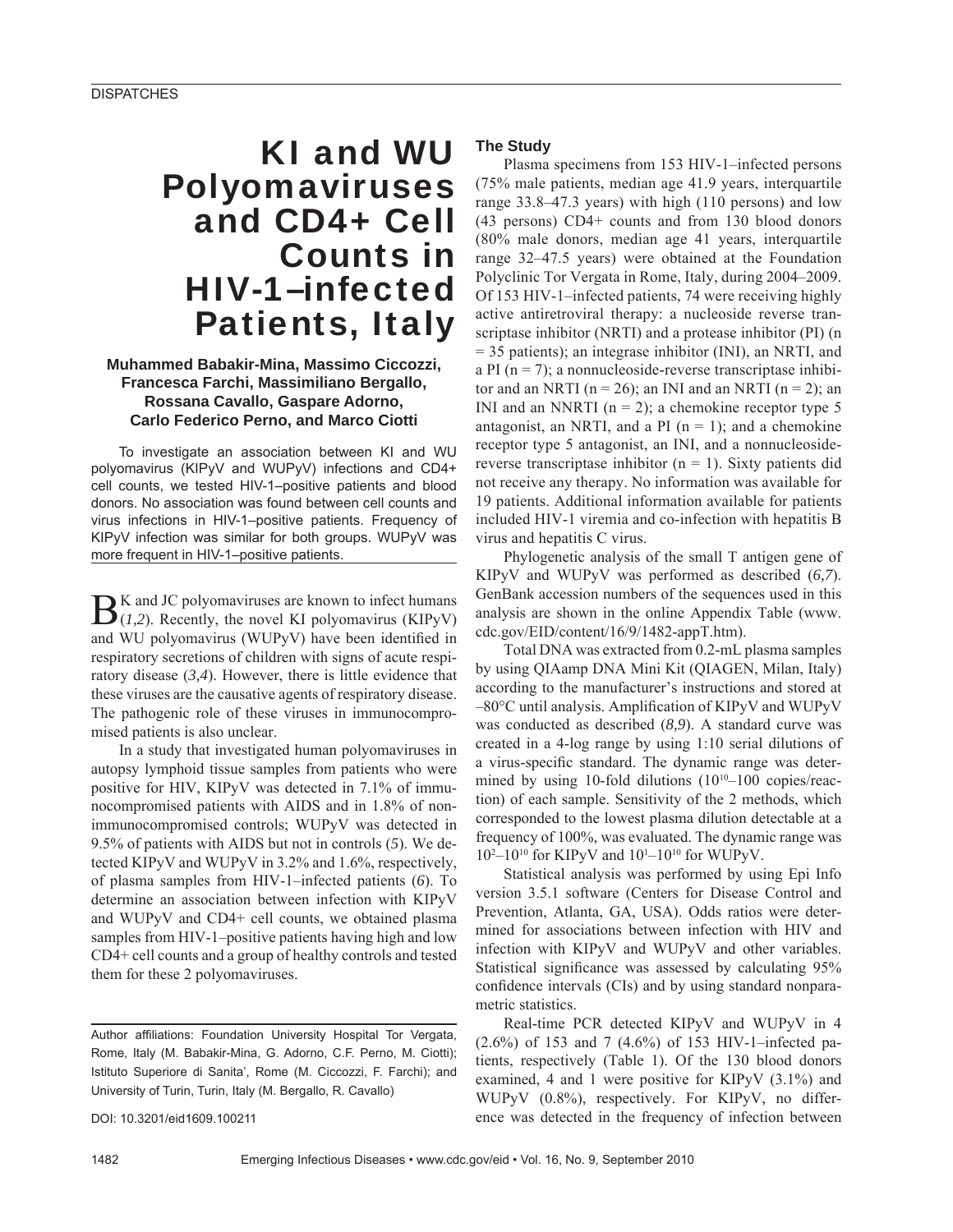|                       |                    | Table 1. Characteristics of 153 HTV+ persons tested for infection with VVU and KT polyomaviruses, Italy, 2004–2009 T    |                        |                        |
|-----------------------|--------------------|-------------------------------------------------------------------------------------------------------------------------|------------------------|------------------------|
| Characteristic        | $WUPvV+, n = 7$    | $WUPvV-, n = 146$                                                                                                       | $KIPvV+, n = 4$        | KIP $V - n = 149$      |
| $CD4+$ cells/ $\mu$ L |                    |                                                                                                                         |                        |                        |
| $200$                 | 1(14.3)            | 45 (30.8)                                                                                                               |                        | 46 (30.9)              |
| >200                  | 6(85.7)            | 101 (69.2)                                                                                                              | 4 (100)                | 103(69.1)              |
| Median (95% CI)       | 308 (248-523)      | 282 (153-378)                                                                                                           | 356 (270-517)          | 281 (154-378)          |
| Virus load, copies/mL |                    |                                                                                                                         |                        |                        |
| < 100,000             | 7(100)             | 99 (67.8)                                                                                                               | 2(50)                  | 104 (69.8)             |
| >100.000              |                    | 47 (32.2)                                                                                                               | 2(50)                  | 45 (30.2)              |
| Median (95% CI)       | 3,210 (108-36,895) | 37,460 (5,490-152,000)                                                                                                  | 60,636 (2,791-246,500) | 34,905 (4,980-145,200) |
| Co-infection          |                    |                                                                                                                         |                        |                        |
| Yes                   | $2\pm(28.6)$       | 29 (19.9)                                                                                                               | $2\frac{6}{3}$ (50)    | 29 (19.5)              |
| <b>No</b>             | 5(71.4)            | 117(80.1)                                                                                                               | 2(50)                  | 120 (80.5)             |
|                       |                    | *Values are no (%) unless otherwise indicated WIID: (VIII nolvomavirus: KID: V, KI nolvomavirus: CL confidence interval |                        |                        |

| Table 1. Characteristics of 153 HIV+ persons tested for infection with WU and KI polyomaviruses, Italy, 2004–2009*1 |
|---------------------------------------------------------------------------------------------------------------------|
|---------------------------------------------------------------------------------------------------------------------|

\*Values are no. (%) unless otherwise indicated. WUPvV, WU polyomavirus; KIPyV, KI polyomavirus; CI, confidence interval.

†Of the 153 persons tested, 115 (75.2%) were men, 38 (24.8%) women. A total of 130 blood donors (104 [80%] men, 26 [20%] women) were also tested; 1 (0.8%) was WUPyV+ and 4 (3.1%) were KIPyV+.

‡Co-infection with hepatitis virus.

§Co-infection with hepatitis C virus and hepatitis B virus.

HIV-1–infected patients and blood donors. Patients infected with HIV-1 had a higher risk for infection with WUPyV infection than did blood donors. However, this difference showed borderline statistical significance (odds ratio 6.15, 95% CI 0.93–141;  $p = 0.054$ ). For WUPyV-positive and KIPyV-positive patients, median CD4+ cell counts were 308 cells/μL (95% CI 248–523 cells/μL) and 356 cells/μL (95% CI 270–517 cells/ $\mu$ L), respectively. No association was observed between CD4+ cell counts and risk for infection with KIPyV or WUPyV.

Median HIV-1 virus load in persons infected with WUPyV or KIPyV was 3,210 copies/mL (95% CI 108– 36,895 copies/mL) or 60,636 copies/mL (95% CI 2,791– 246,500 copies/mL), respectively. When HIV-1 virus load, CD4+ cell count, and co-infection with hepatitis B and C viruses were analyzed in patients infected with KIPyV or WUPyV, no association was found. Of 11 patients infected with KIPyV or WUPyV, 6 received highly active antiretroviral therapy and 5 did not receive any therapy (Table 2).

Phylogenetic analysis showed that all WUPyVs identified in this study except WUV-IT4 are closely related to the WUV-IT3 strain identified in an HIV-1 patient (6) (Figure). The KIPyV strains identified are relatively distant from those identified in another study (6), except for strain KIV-RM23, which clusters with KIV-RM21 (*6*) (Figure).

## **Conclusions**

KIPyV and WUPyV have been identified in respiratory secretions of pediatric patients (*3,4*). New polyomaviruses have also been detected in immunocompromised patients (*10–13*). However, the pathogenic role of these polyomaviruses in immunocompromised patients is unclear. No associations were found between CD4+ cell counts in HIV-1–positive patients and infection with KIPyV or WUPyV. Frequency of KIPyV infection for HIV-1–positive patients was similar to that for blood donors. However, frequency of WUPyV infection was higher for HIV-1–positive patients than for blood donors, although this difference showed borderline significance.

Detection of WUPyV did not show a correlation with virus load for HIV-1 or lower CD4+ cell counts. Seroprevalence of KIPyV and WUPyV in an adult population was 55% and 69%, respectively (*14*). The higher rate of infection for WUPyV may account for the higher rate of detection for WUPyV in our study population. In a previous study (*6*), prevalence of WUPyV in plasma of HIV-1 –positive patients was lower than that in our study. This difference may have been caused by the larger sample size in our study.

Phylogenetic analysis did not suggest circulation of specific KIPyV and WUPyV strains in HIV-1-positive patients. The KIPyVs identified in this study cluster with those identified in HIV-1–positive patients, and the WUPyVs identified are closely related to the strain identified previously in an HIV-1–positive patient (6). However,

| Table 2. Treatment regimens for 11 HIV-1–positive patients co-<br>infected with KI or WU polyomavirus, Italy, 2004-2009* |                        |           |                              |  |  |  |
|--------------------------------------------------------------------------------------------------------------------------|------------------------|-----------|------------------------------|--|--|--|
| Patient no.                                                                                                              | <b>KIP<sub>V</sub></b> | WUPvV     | <b>HAART</b>                 |  |  |  |
|                                                                                                                          |                        |           | None                         |  |  |  |
|                                                                                                                          |                        |           | None                         |  |  |  |
| З                                                                                                                        |                        |           | None                         |  |  |  |
|                                                                                                                          |                        |           | NRTI: FTC, TDF; PI: ATV, RTV |  |  |  |
| 5                                                                                                                        |                        | +         | NNRTI: EFV: NRTI: 3TC. TDF   |  |  |  |
| հ                                                                                                                        |                        | +         | NNRTI: NVP: NRTI: 3TC. AZT   |  |  |  |
|                                                                                                                          |                        | +         | NRTI: 3TC. AZT: PI: ATV. RTV |  |  |  |
| 8                                                                                                                        |                        | +         | NNRTI: NVP; NRTI: ABC, TDF   |  |  |  |
| 9                                                                                                                        |                        | $\ddot{}$ | None                         |  |  |  |
| 10                                                                                                                       |                        | $\ddot{}$ | NNRTI: EFV; NRTI: 3TC, D4T   |  |  |  |
|                                                                                                                          |                        |           | None                         |  |  |  |

\*KIPyV, KI polyomavirus; WUPyV, WU polyomavirus; HAART, highly active antiretroviral therapy; NRTI, nucleoside reverse transcriptase inhibitor; FTC, emtricitabine; TDF, tenofovir; PI, protease inhibitor; ATV, atazanavir; RTV, ritonavir; NNRTL nonnucleoside reverse transcriptase inhibitor; EFV, Efavirenz; 3TC, lamivudine; NVP, nevirapine; AZT, azidothymidine; ABC, D4T, stavudine.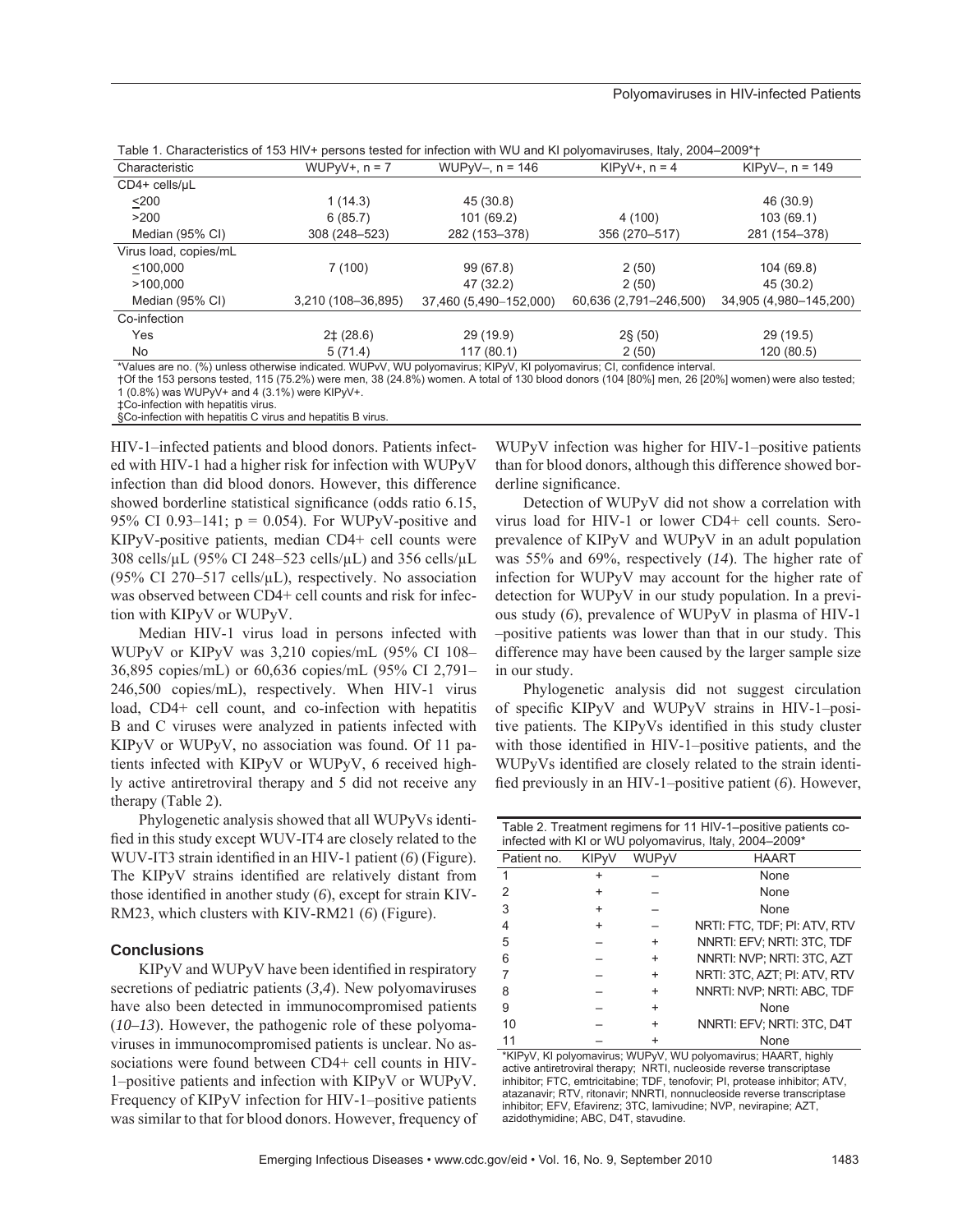## **DISPATCHES**



Figure. Maximum likelihood phylogenetic analysis of KI polyomavirus (KIPyV) and WU polyomavirus (WUPyV) small T antigen sequences. Strains identified in this study are in **boldface**. The tree was rooted by using the midpoint rooting method. Branch lengths were estimated by using the best fitting nucleotide substitution (Hasegawa, Kishino, and Yano) model according to a hierarchical likelihood ratio test (*6,7*) and were drawn to scale. Scale bar indicates 0.8 nt substitutions per site. Asterisks along the branches indicate significant statistical support for the clade subtending that branch (p<0.001 by the zero-branchlength test and bootstrap support >65%).

these WUPyV strains also cluster with strain WUV-IT1 and 2 strains identified in stool samples (10).

Our study design and the complex nature of AIDSrelated disease do not enable one to make definitive conclusions on the role of novel polyomaviruses in HIV-1–positive patients. However, our data seem to exclude an active role for KIPyV and WUPyV in HIV-1–positive patients.

We detected WUPyV and KIPyV in healthy persons and immunocompromised persons. BK and JC polyomaviruses persist in peripheral blood mononuclear cells in healthy persons (*15*). However, frequency of detection may vary from 0% to 90% of persons tested. This large variation may reflect recent infection or virus reactivation in a subgroup of persons (*15*). Thus, detection of KIPyV and WUPy in blood cells of immunocompetent persons is needed to identify a possible hematologic reservoir.

#### **Acknowledgments**

We thank Romina Salpini, Paola Galati, and Francesca Stazi for obtaining HIV-positive samples.

Dr Babakir-Mina is a research scientist at the Foundation University Hospital Tor Vergata in Rome, Italy. His research interests are molecular diagnosis of polyomaviruses and their role in immunocompromised and healthy persons.

#### **References**

- 1. Padgett BL, Walker DL, ZuRhein GM, Eckroade RJ, Dessel BH. Cultivation of papova-like virus from human brain with progressive multifocal leucoencephalopathy. Lancet. 1971;1:1257–60. DOI: 10.1016/S0140-6736(71)91777-6
- 2. Gardner SD, Field AM, Coleman DV, Hulme B. New human papovavirus (BK) isolated from urine after renal transplantation. Lancet. 1971;1:1253–7. DOI: 10.1016/S0140-6736(71)91776-4
- 3. Allander T, Andreasson K, Gupta S, Bjerkner M, Bogdanovic G, Persson MA, et al. Identification of a third human polyomavirus. J Virol. 2007;81:4130–7. DOI: 10.1128/JVI.00028-07
- 4. Gaynor AM, Nissen MD, Whiley DM, McKay IM, Lambert SB, Wu G, et al. Identification of a novel polyomavirus from patients with acute respiratory tract infections. PLoS Pathog. 2007;3:e64. DOI: 10.1371/journal.ppat.0030064
- 5. Sharp CP, Norja P, Anthony I, Bell JE, Simmonds P. Reactivation and mutation of newly discovered WU, KI, and Merkel cell carcinoma polyomaviruses in immunosuppressed individuals. J Infect Dis. 2009;199:398–404. DOI: 10.1086/596062
- 6. Babakir-Mina M, Ciccozzi M, Trento E, Perno CF, Ciotti M. KI and WU polyomaviruses in patients infected with HIV-1, Italy. Emerg Infect Dis. 2009;15:1323–5. DOI: 10.3201/eid1508.090424
- 7. Posada D, Crandall KA. MODELTEST: testing the model of DNA substitution. Bioinformatics. 1998;14:817–8. DOI: 10.1093/ bioinformatics/14.9.817
- 8. Babakir-Mina M, Ciccozzi M, Bonifacio D, Bergallo M, Costa C, Cavallo R, et al. Identification of the novel KI and WU polyomaviruses in human tonsils. J Clin Virol. 2009;46:75–9. DOI: 10.1016/j. jcv.2009.06.009
- 9. Bergallo M, Terlizzi ME, Astegiano S, Ciotti M, Babakir-Mina M, Perno CF, et al. Real time PCR TaqMan assays for detection of polyomaviruses KIV and WUV in clinical samples. J Virol Methods. 2009;162:69–74. DOI: 10.1016/j.jviromet.2009.07.016
- 10. Babakir-Mina M, Ciccozzi M, Alteri C, Polchi P, Picardi A, Greco F, et al. Excretion of the novel polyomaviruses KI and WU in the stool of patients with hematological disorders. J Med Virol. 2009;81:1668–73. DOI: 10.1002/jmv.21559
- 11. Venter M, Visser A, Lassauniere R. Human polyomaviruses, WU and KI in HIV exposed children with acute lower respiratory tract infections in hospitals in South Africa. J Clin Virol. 2009;44:230–4. DOI: 10.1016/j.jcv.2008.12.007
- 12. Mourez T, Bergeron A, Ribaud P, Scieux C, de Latour RP, Tazi A, et al. Polyomaviruses KI and WU in immunocompromised patients with respiratory disease. Emerg Infect Dis. 2009;15:107–9. DOI: 10.3201/1501.080758
- 13. Barzon L, Squarzon L, Militello V, Trevisan M, Porzionato A, Macchi V, et al. WU and KI polyomaviruses in the brains of HIV-positive patients with and without progressive multifocal leukoencephalopathy. J Infect Dis. 2009;200:1755–8. DOI: 10.1086/648095